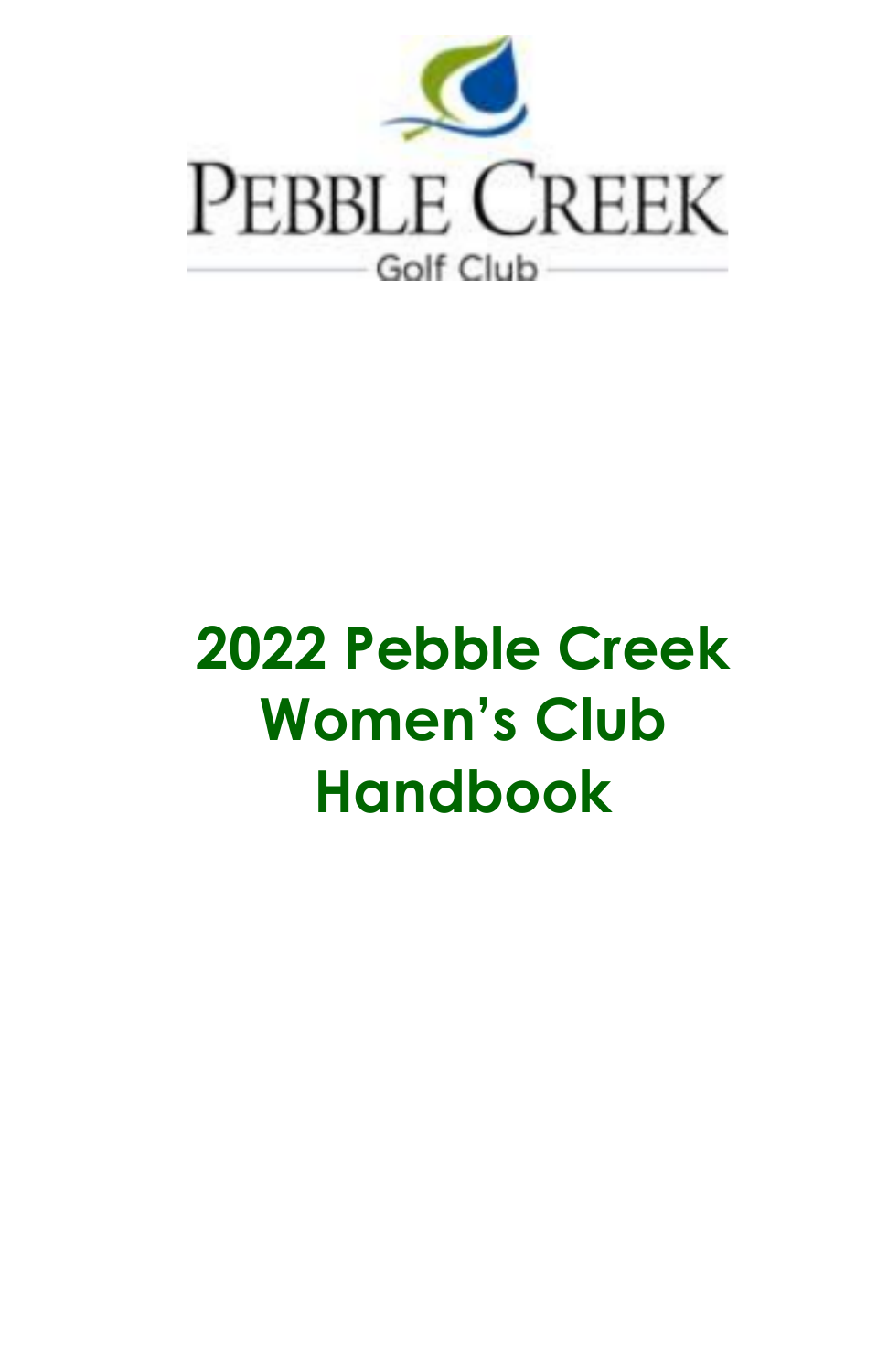# **A Letter from your President and Board of Directors**

Welcome to the Pebble Creek Women's Club 2022 Golf Season!

I would like to welcome back our returning members and extend a special welcome to all of our new Women's Club members.

The Board and I look forward to a season that provides fun and challenge for all our members. We know that everyone has a different level of competitive nature and skill level, but we want all of you to have a great golf season. We offer match play and weekly events for every level.

Communication is the key to a successful league. To do this we will utilize the Pebble Creek Women's Club Facebook page, your email address, and our bulletin board outside the locker room. You should find all the necessary information and updates on those means of communication. Please feel free to contact me or any board member with any questions or concerns you may have this golf season.

Thank you to Josh Kuha, General Manager; Ian Homes, Golf Services Manager; and the Pro Shop Staff for all the work and support you provide our league. Thank you to Jason Scharfencamp, Superintendent; and the grounds crew for the beautiful golf course we get to play on. Thank you to Tyler Stone, Food and Beverage Manager; Natalie Chaffin, and the rest of the clubhouse staff for keeping all the ladies happy, on and off the course.

Finally, I would like to thank all the members that are participating on the board and on the committees this year. Without you, our club would not be as successful as it is.

Enjoy the 2022 Golf Season Ladies!

# **Lori Keller**

PCWC President & Board of Directors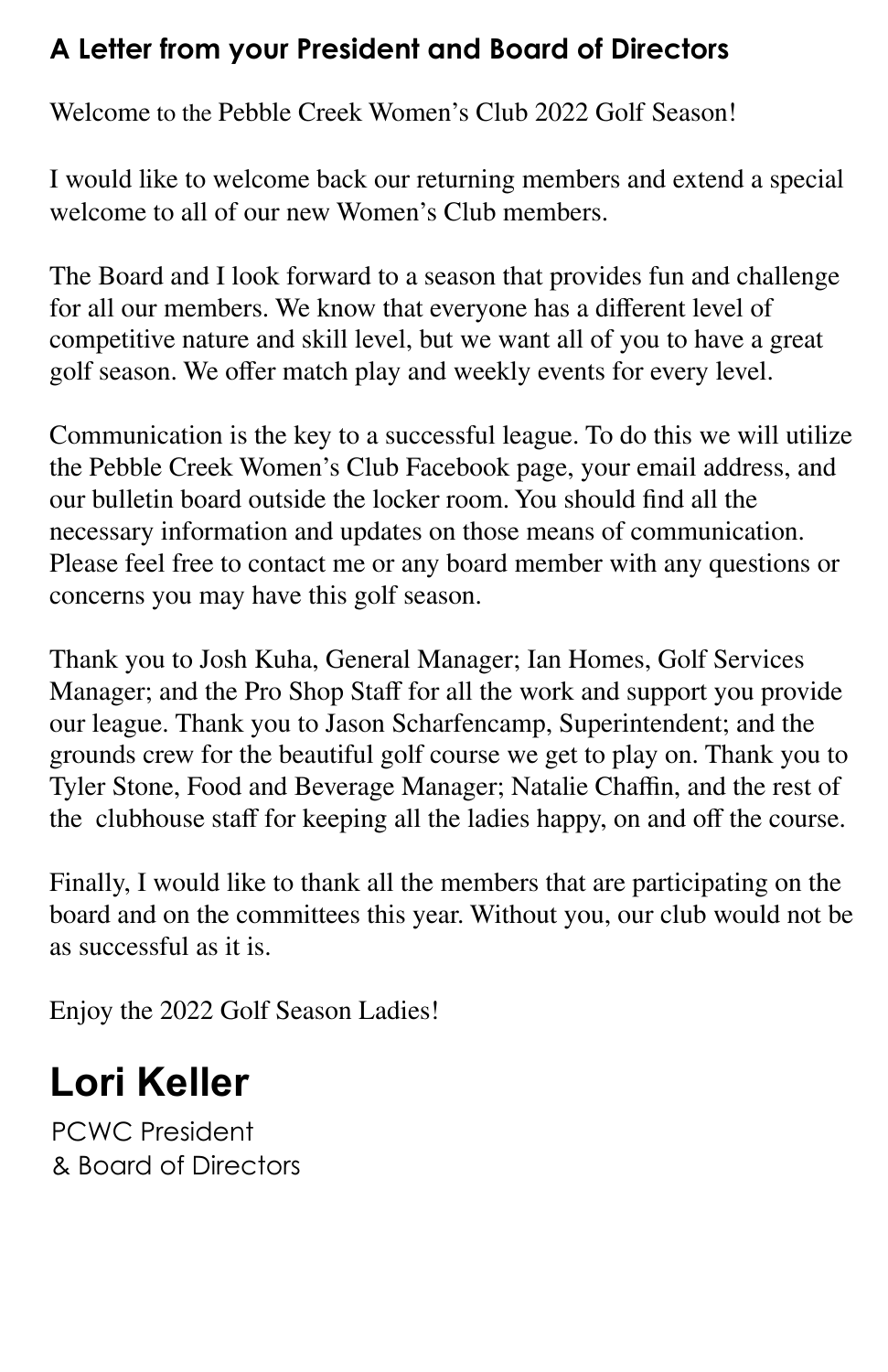#### **PEBBLE CREEK WOMEN'S CLUB MISSION STATEMENT**

Our mission is to promote the general interests of golf for the members of the Pebble Creek Women's Club and provide an atmosphere for both social and competitive play.

# **MEETINGS**

Board meetings are held monthly throughout the year. Members are encouraged and welcome to attend. A notification will be sent via email before each meeting, or you can call a board member to find out the date and time of the next meeting.

# **2022 WOMEN'S CLUB BOARD OF DIRECTORS**

| President             | Lori Keller    | 612-386-5113 |
|-----------------------|----------------|--------------|
| <b>Vice President</b> | Jamie May      | 763-482-1644 |
| Past President        | Karla Johnson  | 612-327-5802 |
| Secretary             | Kirsten Voller | 612-964-3317 |
| Treasurer             | Nicole Lane    | 952-807-7749 |
| Directors:            | Amy Stanger    | 612-845-8373 |
|                       | LeAnn Reed     | 763-486-8820 |
|                       | Jenn Fingarson | 763-238-1142 |
|                       | Jesse O'Neill  | 763-286-9915 |
|                       |                |              |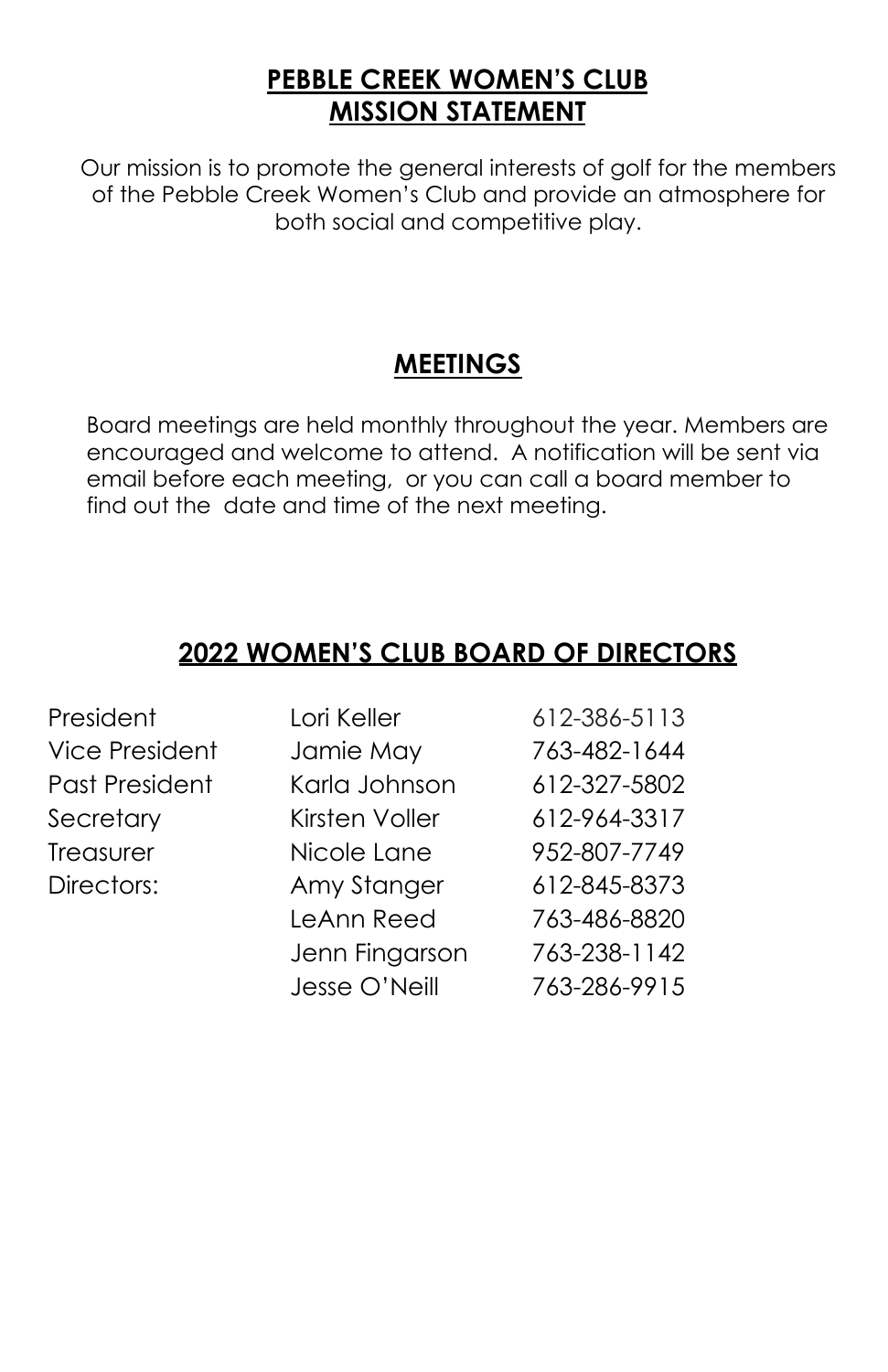#### **2022 PEBBLE CREEK WOMEN'S CLUB COMMITTEES**

#### **COMMITTEE COMMITTEE CHAIRS**

Open - House Board

Spring Banquet - Jamie May, Roxy Graning, Jesse O'Neill

Spring Scramble - Jen Fingarson, Amy Stanger

Weekly Events - Robin Dingmann, Stacey Vetsch

Birdie/Par/Bogey Tree - Brenda Ashmore, Sara Schliesing, Sue Stang

Ringer Board - Melissa Schauer, Lori Berends, LeAnn Reed

Scorecard Posting & Handicaps - Robin Dingmann, Stacey Vetsch

Match Play – 18 Hole Singles & Doubles - Leann Donovan, Dana Olsen

Handbook - Lori Keller

Club Championship (18 Hole) - Kathy Hollenhorst, Karla Johnson

9 Hole Tournament - Robin Dingmann, Nicole Lane

Tee Times - Robin Dingmann, Stacey Vetsch

Fall Scramble - Allee Blank, Shannon Mathews, Peggy Sogard

Fall Banquet - Amy Stanger, Jen Fingarson

PR/Press Releases - Kathy Hollenhorst

Year End Survey - Karin Pauly

Pebble Creek Cares - Jamie May, Amy Stanger

Anytime League - Kirsten Voller

Men's League Partnership (co-ed/joint event planning) - Kirsten Voller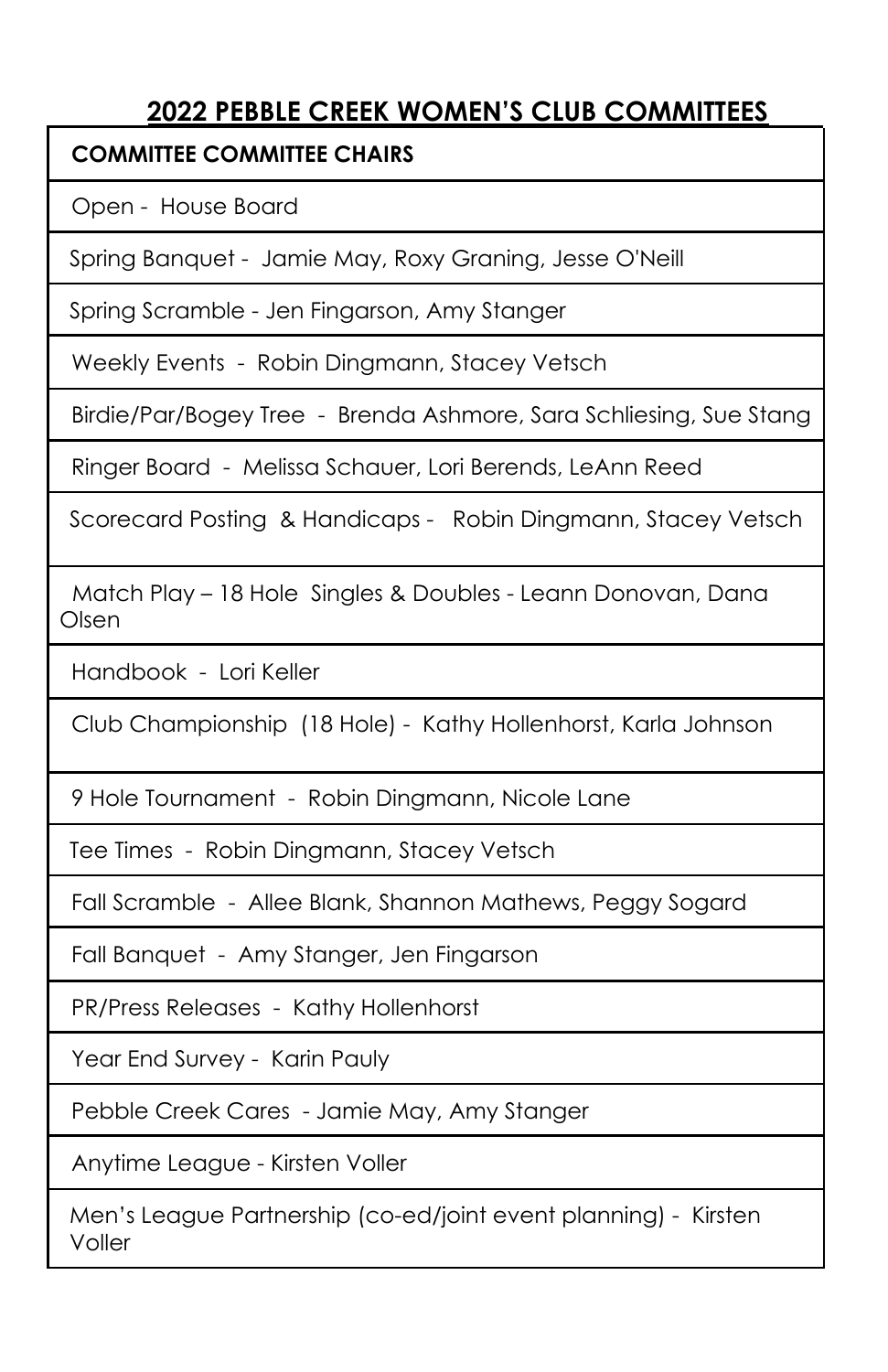### **2022 WOMEN'S CLUB FEES**

#### **Membership:**

\$70 Basic Membership (incl. USGA Handicap)

#### **Optional Events:**

- 1. Ringer Board Additional \$5
- 2. Singles Match Play Additional \$10
- 3. Doubles Match Play Additional \$10
- 4. Weekly Events \$5 additional per event
- 5. Anytime League Additional \$20

Dues must be paid by the first day of league play, May 10th. Indicate if you are registering for the 9-hole or 18-hole league. Pay by cash or make your check payable to *Pebble Creek Women's Club* and drop at the pro shop or mail to:

#### **Nicole Lane, Treasurer c/o Pebble Creek Women's Club 14000 Clubhouse Lane, Becker MN 55308**

The last day to receive a refund for membership dues is the first day of league play. If registering late, some optional events may be closed.

There will be no reduction of membership dues if you carry a USGA handicap with another golf club. If you do decide to carry two handicaps, you are eligible for a partial refund directly from the MGA. A board member can help you with getting and completing the form.

Additional fees will be assessed throughout the season for participation in optional events, such as Spring and Fall Scrambles. Check the calendar of events for dates. Information regarding cost and time for these special events will be available closer to the event date. Watch the Women's Club bulletin board for information and sign-up sheets.

### **USGA HANDICAPS**

A World Golf handicap is required to golf in Pebble Creek Women's League and the cost is included in your membership fee. If you do not have one, it can be developed throughout the golf season.

#### **Your league scores will be posted by a representative from the Women's Club**.

To aid in pace of play on Tuesday league days/evenings, we ask that you pick up your ball if you have not holed the ball and you are at 10 strokes for the hole.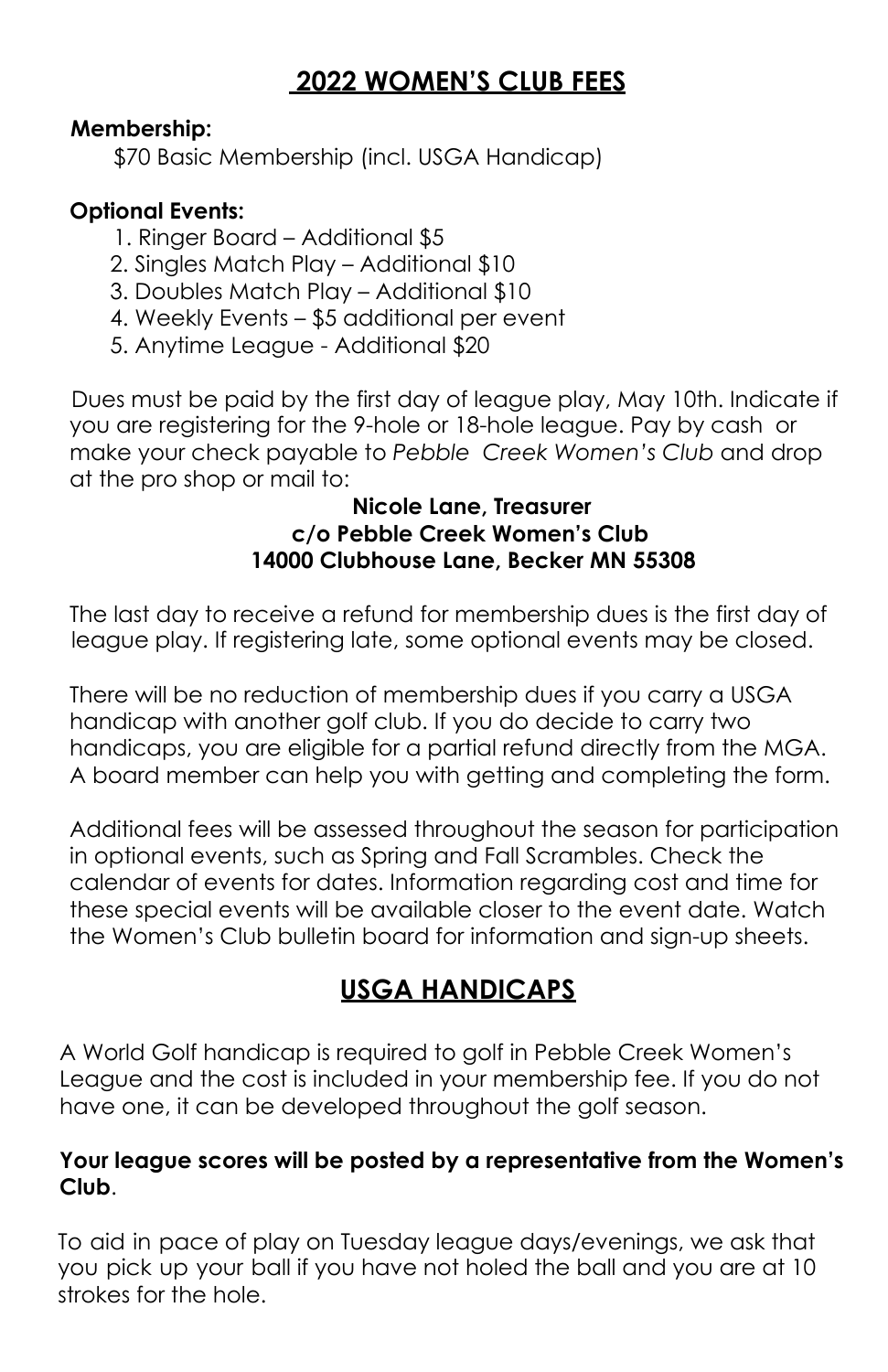### **WEEKLY EVENTS**

PCWC has weekly games that you can participate in to win pro shop credit. These games use your handicap to equal out the scores so all are welcome and encouraged to play. No on-course action is required by you – just sign up and turn in your signed scorecard.

You may elect to play in any of the weekly events for \$5 per event. When you check in with the Pro Shop, indicate to them that you would like to play in the event of the day, sign your name on the sheet and pay the \$5 fee. Winners will be emailed and posted on the bulletin board.

# **OPTIONAL EVENTS**

# **BOGEY, PAR & BIRDIE TREES**

All members can participate in the Bogey, Par and Birdie Tree by posting any qualifying natural bogeys, pars, birdies, or eagles from a qualifying round from Tuesday league play or any sponsored Women's Club event; excluding Anytime League.

The membership will be divided in groups according to handicap. (The groups are defined on the Bogey, Par and Birdie Tree posters located in the Ladies Locker Room.)

**Bogey Tree** –Those with the highest handicaps (≥ 40) can post any natural Bogeys and be rewarded for them. They can also post Pars and Birdies if they get those.

**Par Tree** –Those with the next highest handicaps (≥ 30) can post any natural pars and be rewarded for them. They can also post Birdies.

**Birdie Tree** – Those with the lowest handicaps (< 30) can post any natural birdies and be rewarded for them.

**ALL** members should post any natural eagles they get in the designated "Eagles Nest."

After Tuesday's league play, please post any bogey/birdie/par you made on the appropriate tree in the Ladies Locker Room. The Women's Club Board has approved a portion of each member's fees to be used for the Bogey/Par/Birdie Tree fund. Awards will be given at the end of the season.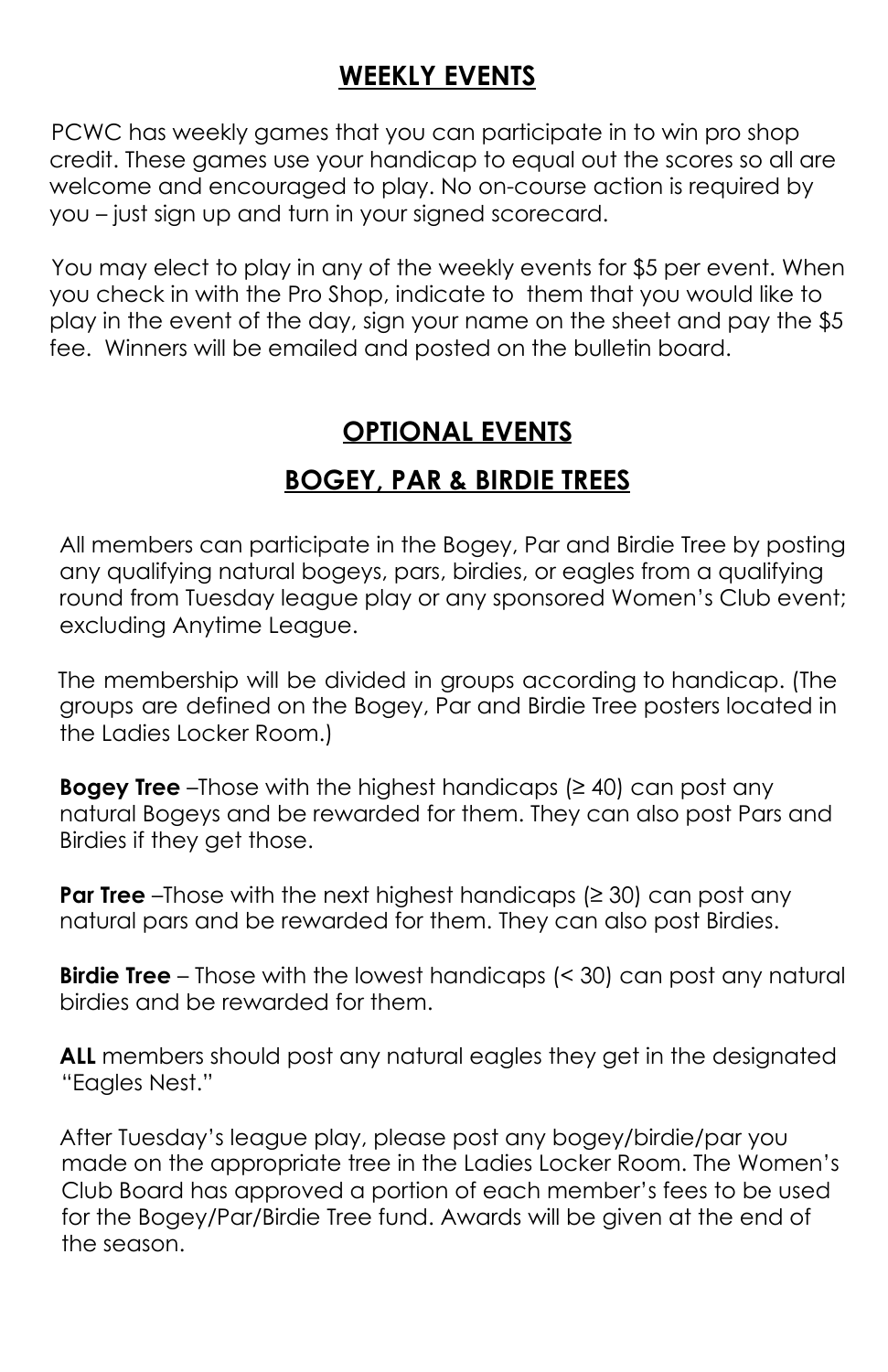#### **Definitions:**

**Bogey:** a score of one stroke over par on a hole. **Par:** the number of strokes set as a standard for a specific hole (refer to the Pebble Creek score card). **Birdie:** a score of one stroke under par on a hole. **Eagle:** a score of two strokes under par on a hole.

### **MATCH PLAY**

**Optional Event (\$10) for all levels of play.** Match Play sets one player against another, rather than one player against a field as in stroke play. Opponents compete to win individual holes, and the player who wins the most holes wins the match.

We will have singles and doubles Match Play groups each playing 18 holes (divided into handicap divisions if enough members sign up). You can participate regardless of which league you play in on Tuesdays. You need to have a USGA handicap established prior to the start of the season to participate.

Match Play requires only a \$10 fee for each division you play in. Prizes will be awarded from this money at the end of the season to the Match Play winner and runner up (for each league and within each handicap division, if used). **Match Play is double elimination – so everyone is guaranteed two matches!** You must sign up by April 27th.

### **RINGER BOARD**

**Optional Event (\$5**) – This is a fun way to track your improvement per hole during the season. The first time you play a set of 9 holes, write your gross score (not adjusted score) for that hole on the Ringer Board in the locker room (in ink).

Throughout the season, as you improve your score for that hole **during Tuesday league play,** write down the lower score (in pencil so it can be changed if you improve).

Points are earned for improvement and prizes are awarded at the **Fall Banquet.**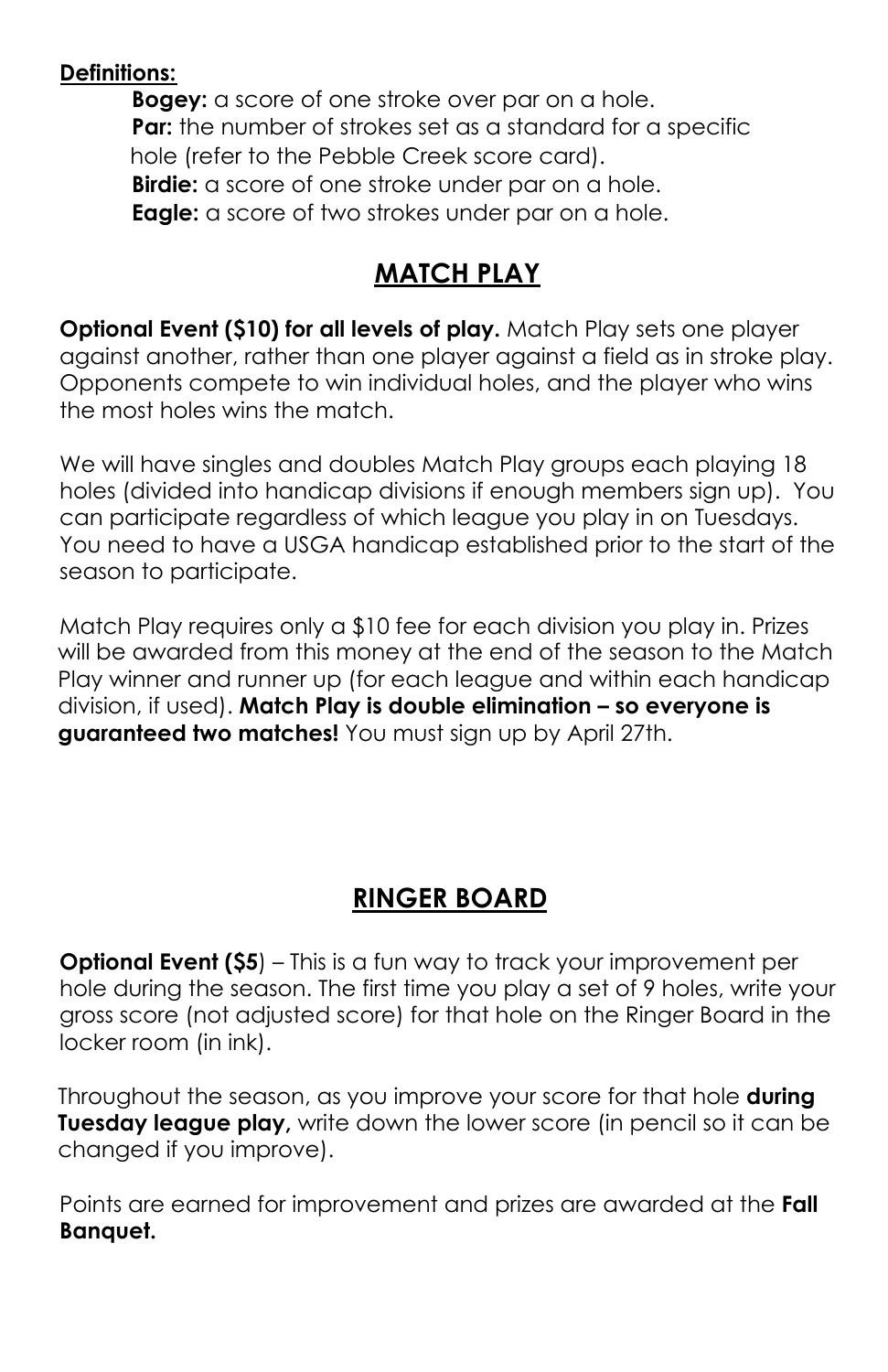# **TUESDAY IS WOMEN'S GOLF DAY**

All Women's Club events, tournaments, and banquets, will be held on Tuesdays. Women's Club regular play begins Tuesday, May 11th and is played rain or shine. If the weather is questionable, call the Pro Shop to ask if it has been cancelled.

#### **9-Hole Play Tee Times begin at 4:00 pm\* 18-Hole Play Please make your own tee times**

#### **IMPORTANT:**

**You must golf with at least one other club member to qualify for club and weekly events.**

\*Sign-up sheets for 9-Hole Play will be posted on the women's club bulletin board.

The sign-up deadline for each week will be the Sunday preceding each Tuesday. Any unused tee times will be released and made available to the public as of Monday morning. If you need to cancel, please call the Pro Shop at least 24 hours prior to your scheduled tee time.

# **WHEN PLAY IS COMPLETED**

Check your scorecard for the following information:

- 1. First and last name
- 2. Date
- 3. Two signatures verifying scores
- 4. Actual score (adjustments will be made by league rep)

#### **Your scores will be posted by a representative from the Women's Club**.

All other score postings, other than league play, are your own responsibility. Please try to post all rounds, other than league, to keep your handicap accurate and fair.

**A scorecard with missing information will not be accepted. If you pick up your ball or do not completely finish any hole during your round, you are disqualified from that weekly game/event.**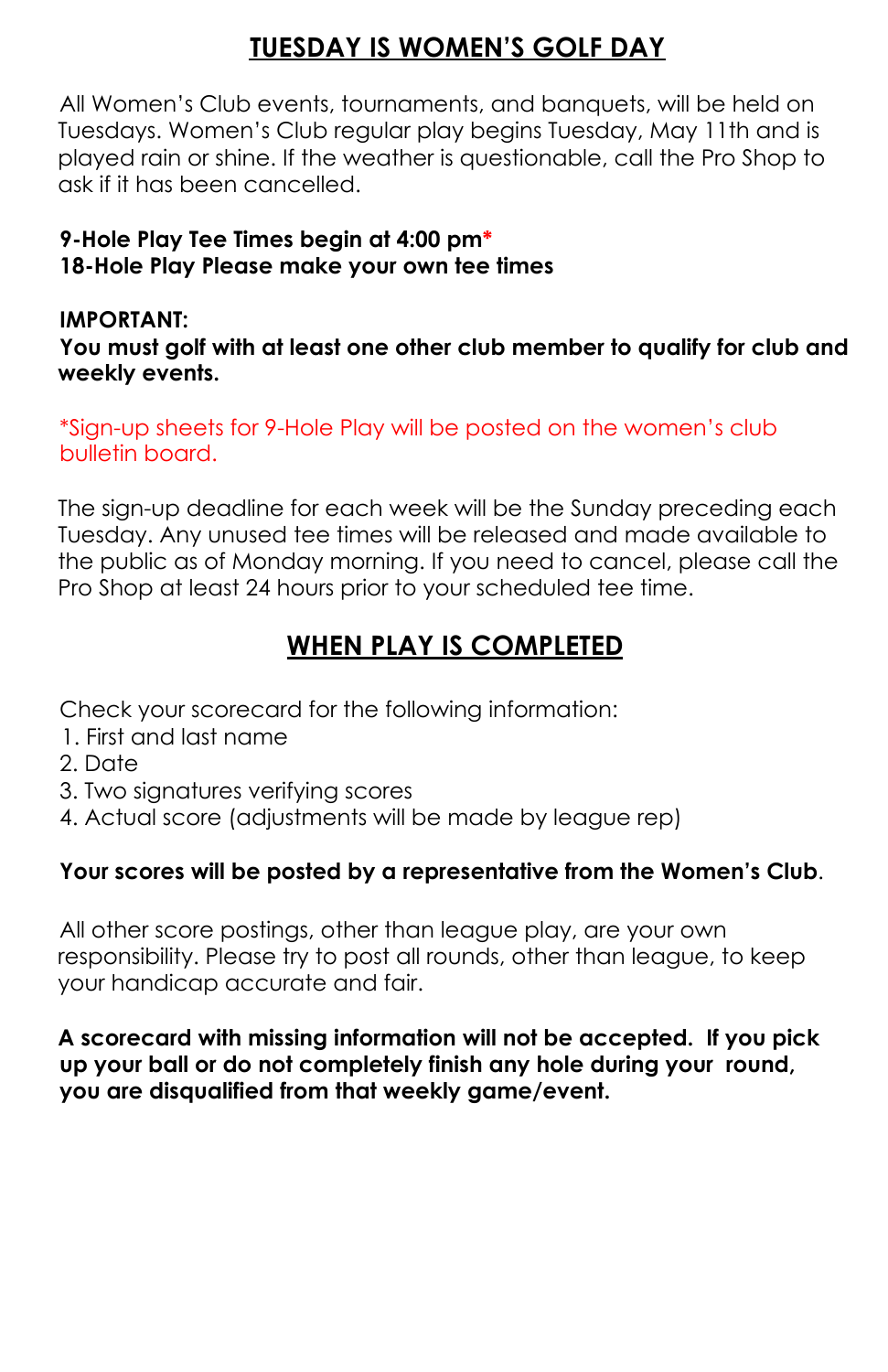#### **PAST WOMEN'S "CLUB CHAMPIONS"**

| <b>Club Champion</b>    |       | 18 Hole Net | 9 Hole Net                                                                                                 |
|-------------------------|-------|-------------|------------------------------------------------------------------------------------------------------------|
| Kathy<br>Hollenhorst    | 2006  |             | Kay Hagen                                                                                                  |
| Cheryl Steele           | 2007  |             | Kay Hagen                                                                                                  |
| Kathy<br>Hollenhorst    | 2008  |             | <b>Tammy Dickinson</b>                                                                                     |
| Kathy<br>Hollenhorst    | 2009  |             | Lori Keller                                                                                                |
| <b>Bonnie</b><br>Timmer | 2010  |             | Sandy Dolan                                                                                                |
| Tammy<br>Dickinson      | 2011  |             | Lori Keller                                                                                                |
| Cassandra<br>Johanns    | 2012  |             | Dana Olsen                                                                                                 |
| Jackie<br><b>Brant</b>  | 2013* |             | 1st flight<br>Dana Olson<br>2nd flight<br>Roberta Jobe<br>3rd flight<br>Jamie May                          |
| Kathy<br>Hollenhorst    | 2014* |             | 1st flight<br>Stephanie Hillesheim<br>2nd flight<br>Laurie Hanrahan 3rd<br>flight<br><b>Marian Steffes</b> |
| Kathy<br>Hollenhorst    | 2015* |             | 1st flight<br>Nicole Lane<br>2nd flight<br>Anna Babler<br>3rd flight<br>Lori Berends                       |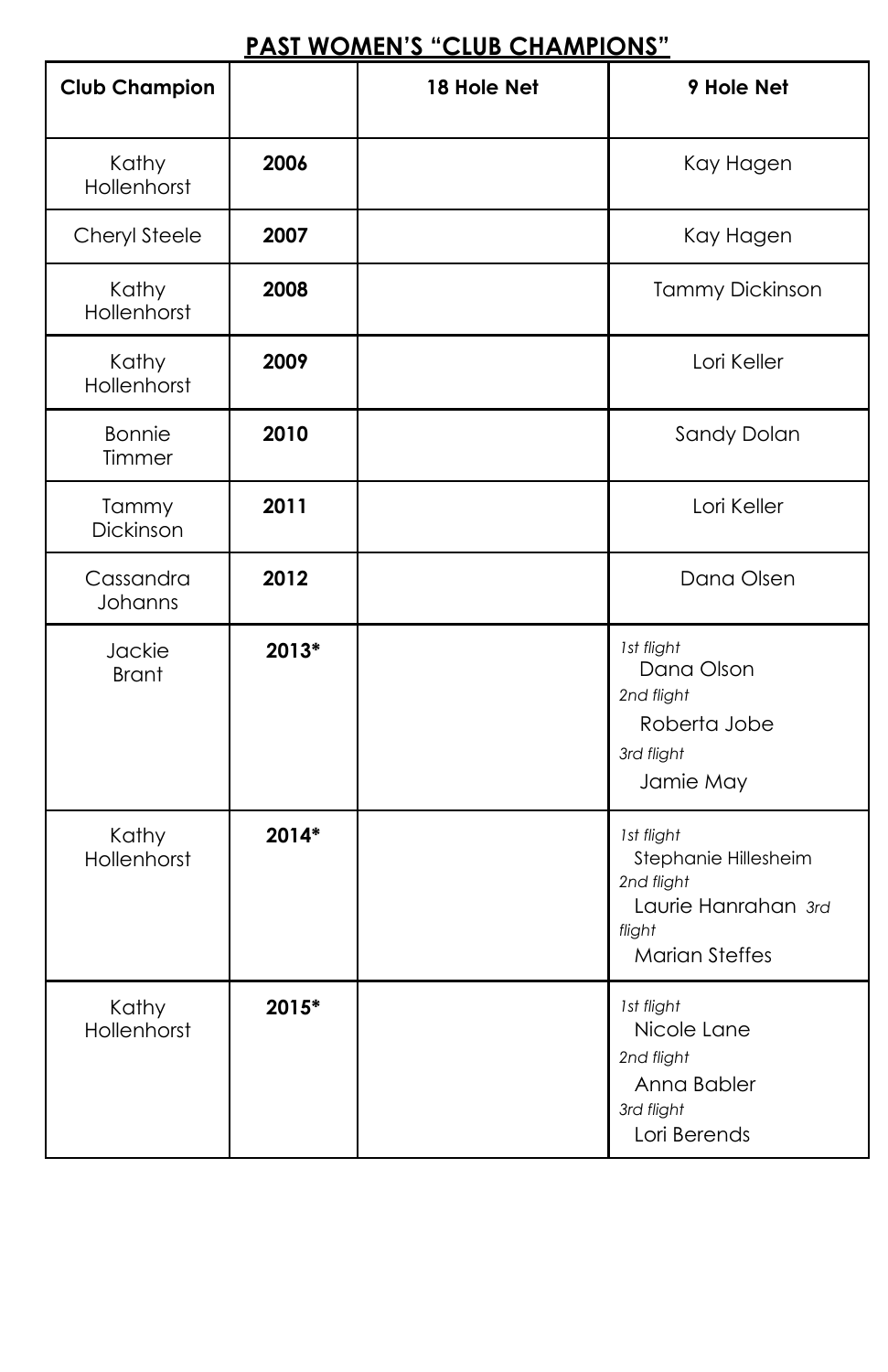| <b>Club Champion</b> |       | 18 Hole Net                                                                                   | 9 Hole Net                                                                                                            |
|----------------------|-------|-----------------------------------------------------------------------------------------------|-----------------------------------------------------------------------------------------------------------------------|
| Kathy<br>Hollenhorst | 2016* |                                                                                               | 1st flight<br><b>Brenda Ashmore</b><br>2nd flight<br>Kirsten Voller<br>3rd flight<br>LeAnn Reed                       |
| Kathy<br>Hollenhorst | 2017* | 1st flight<br>Nicole Lane<br>2nd flight<br>Karla Johnson                                      | 1st flight<br>Karla Johnson<br>2nd flight<br>Jenn Miller<br>3rd flight<br>Lori Berends                                |
| Kathy<br>Hollenhorst | 2018* | 1st flight<br>Robin Dingman<br>2nd flight<br>Laurie Hanrahan                                  | 1st flight<br>Anna Babler 2nd<br>flight<br>Kirsten Voller<br>3rd flight<br><b>Val Wruck</b>                           |
| Lori<br>Keller       | 2019* | 1st flight<br>Nicole Lane<br>2nd flight<br>Sara Schliessing                                   | 1st flight<br>Amy Stanger<br>2nd flight<br>LeAnn Reed<br>3rd flight<br>Lori Berends &<br>Vonnie Novak                 |
| Lori<br>Keller       | 2020* | 1st flight<br>Dana Olsen<br>2nd flight<br>Leann Donovan<br>3rd flight<br><b>BrendaAshmore</b> | 1st flight<br>Karla Johnson<br>2nd flight<br>LeAnn Reed<br>3rd flight<br>MaryJo Stanger<br>4th flight<br>Kristi Cox   |
| Kathy<br>Hollenhorst | 2021* | 1st flight<br>Denise Mason<br>2nd flight<br>Robin Dingman<br>3rd flight<br>Nicki Brunsberg    | 1st flight<br>Kirsten Voller<br>2nd flight<br>Lori Berends<br>3rd flight<br>Jamie May<br>4th flight<br>Megan Borkoski |

*\*Format changed for 9-hole tournament eliminating low gross to make it a low net tournament with flight winners.*